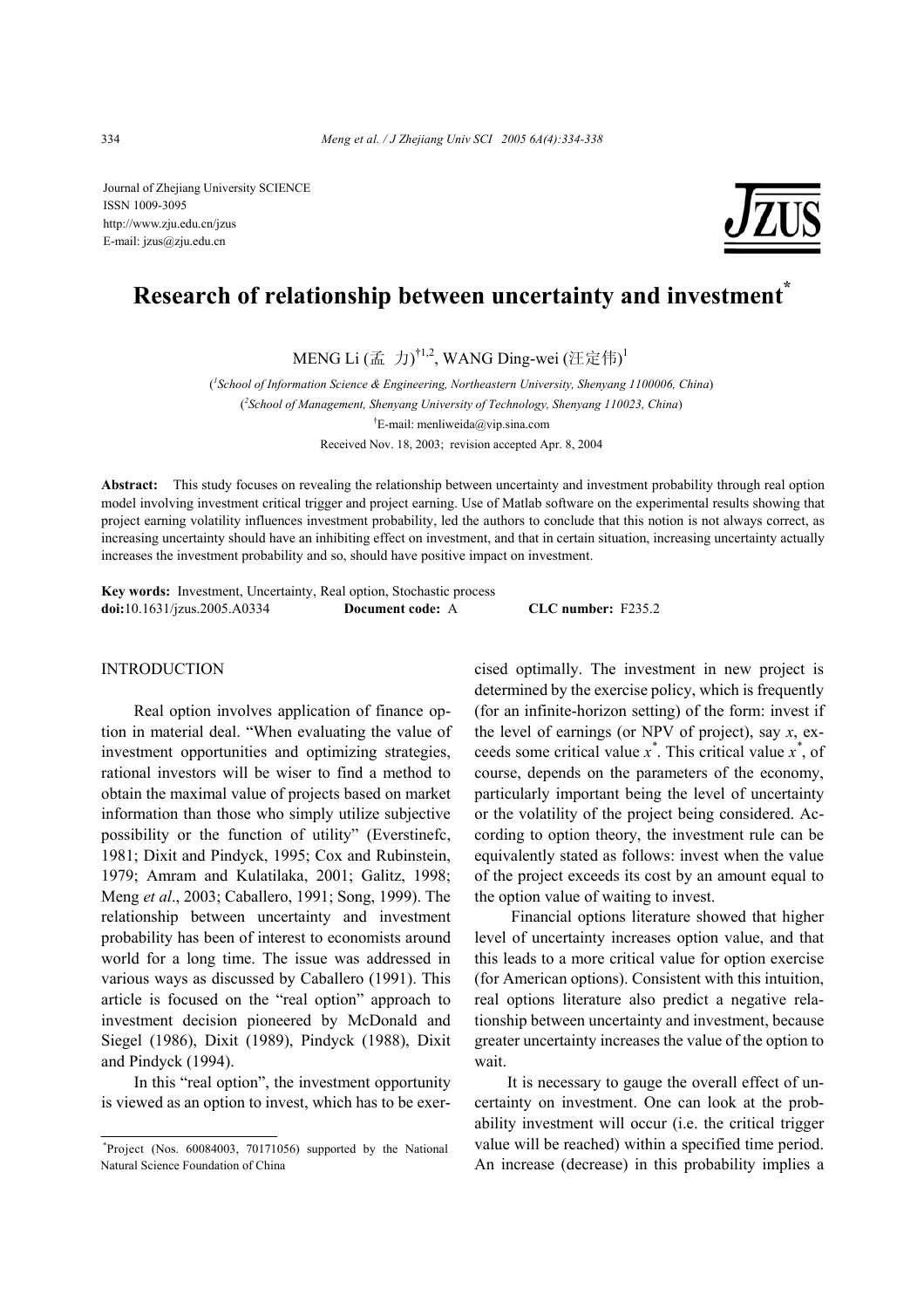positive (negative) effect on investment.

Based on pioneering study, therefore this article focused on uncertainty-investment relationship research by examining the effect of higher volatility on this probability measure, and using Matlab software to draw a curve for expressing that. The influences of all parameters of the real option value model to the investment policy are also analyzed.

#### MODEL

We use a canonical real options model of investment, along the lines of McDonald and Siegel (1986) or Dixit and Pindyck (1994; 1995), with two differences:

1. The state variable is earnings rather than firm value;

2. Systematic risk is explicitly taken into account.

The firm is considering an infinite-horizon investment project which generates a random net cash flow (or earnings) stream of \$ *X* per unit time. Because the earnings stream is influenced by many factors such as market condition, management system reform, people's psychology, and so on, it follows the stochastic lognormal process below:

$$
dx_t = \mu x_t dt + \sigma x_t dz_t \tag{1}
$$

where,  $\mu$  is the expected growth rate of the cash flow stream;  $\sigma$  the standard deviation of the growth rate and d*z* the increment of a standard Weiner process. The level of uncertainty of the project (or of the earnings process) is measured by the volatility term  $\sigma$ .

The project can be accepted at any time, when it is accepted, the firm can implement the project instantaneously at a cost of \$1 (this is just a normalization; there is no loss of generality in assuming a unit investment cost). The risk-free interest rate is a constant *r*. The correlation of the project with the market portfolio is  $\rho$  (i.e.,  $dz/dz_m = \rho dt$ ), and the market price of risk is  $\lambda$  [defined in Merton (1973)].

In the above setting, the postponable project can be viewed as an (American) option to invest, which should be exercised optimally, i.e., exercising the option generates a higher payoff than holding it. The firm's investment decision is therefore equivalent to an optimal stopping problem: at what point is it optimal to implement the project? Alternatively, what is the optimal exercise policy for the option to invest? In an infinite-horizon setting, this translates into some critical value of earnings (say,  $x^*$ ) such that the firm should implement the project as soon as *x* reaches or exceeds this critical trigger level.

### CRITICAL INVESTMENT TRIGGER

With the above specifications, it can be shown that the project value (in capital budgeting terms, the NPV of the project when accepted) is given by

$$
Project value = \frac{X}{\gamma + \lambda \rho \sigma - \mu} - 1 \tag{2}
$$

The value of the option to invest (i.e., value of project prior to acceptance),  $F(x)$  follows an ordinary differential equation of the form specified in McDonald and Siegel (1986) or Dixit and Pindyck (1994; 1995). Along with the appropriate boundary conditions (value matching and smooth pasting), the solution is given by

$$
F(x)=AX^a\tag{3}
$$

where

$$
\alpha = \frac{1}{2} - \frac{\mu - \lambda \rho \sigma}{\sigma^2} + \sqrt{\left(\frac{1}{2} - \frac{\mu - \lambda \rho \sigma}{\sigma^2}\right)^2 + \frac{2\gamma}{\sigma^2}} \qquad (4)
$$

$$
A = \frac{(x^*)^{1-\alpha}}{(\gamma + \lambda \rho \sigma - \mu)\alpha} \tag{5}
$$

In Eq.(5),  $x^*$  is the optimal stopping boundary; that is, the optimal investment rule is to invest when *x* rises to *x* \* . The boundary *x* \* is given by:

$$
x^* = \frac{\alpha(\gamma + \lambda\rho\sigma - \mu)}{\alpha - 1} \tag{6}
$$

For the investment decision, the important result is Eq.(6), which gives a closed-form expression for the optimal or critical investment trigger  $x^*$ .

Intuitively, it is obvious that a higher level of uncertainty will increase the critical trigger level *x* \* (as can be verified by differentiating Eq.(6) with re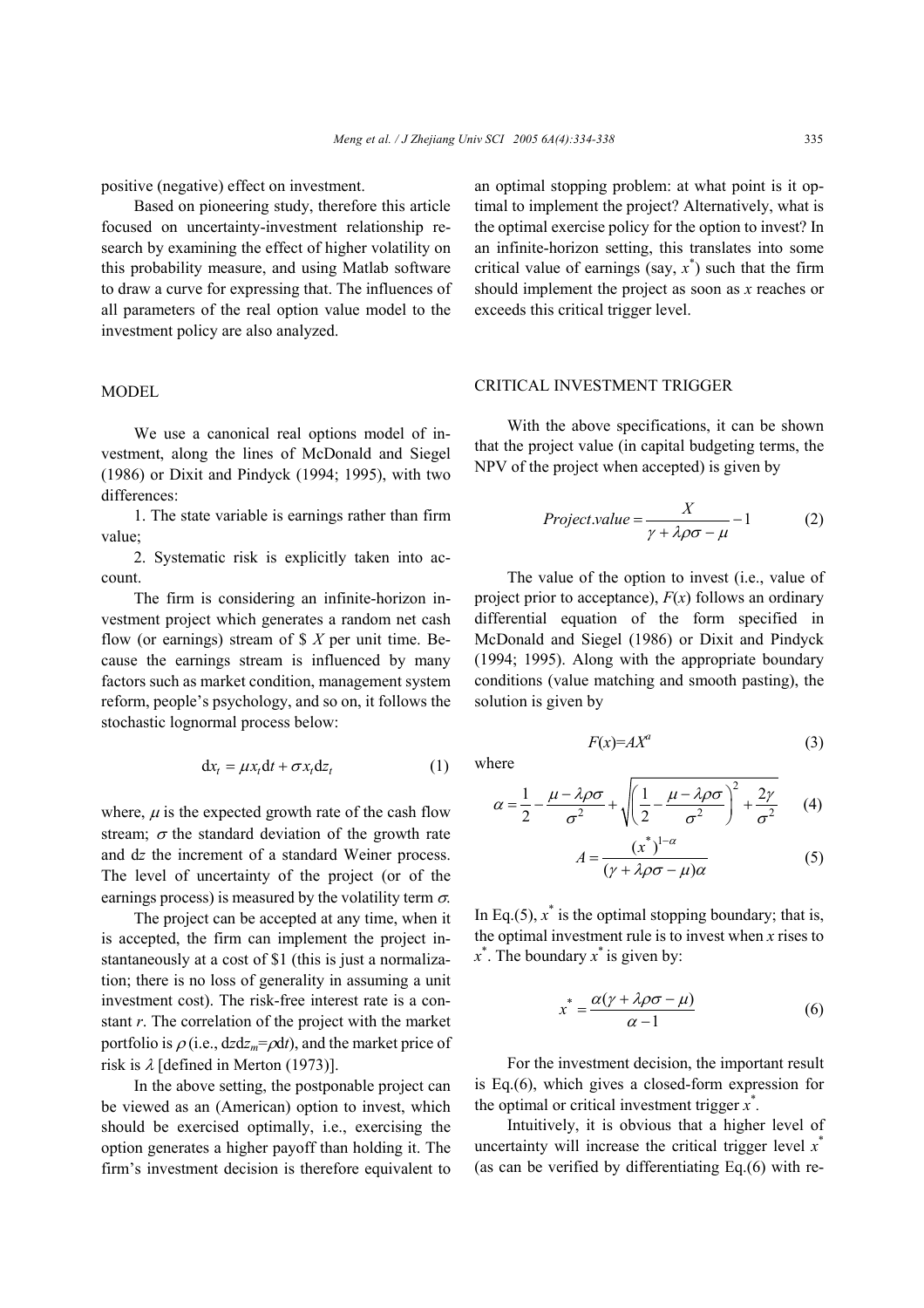spect to  $\sigma$ ), and thereby have a negative effect on investment. However, there is an additional effect of the higher volatility: because of higher volatility, the variable *x* is now more likely to reach the critical level *x* \* , which was discussed by Metcalf and Hassett (1995) and will have a positive effect on investment. Thus, there are two effects of higher volatility on investment, one negative and the other positive. In order to get an idea of the overall effect, we examine the probability of investment next.

#### PROBABILITY OF INVESTING

The probability of reaching the critical level x<sup>\*</sup> (i.e. probability of investing) within some time period *T* is given by Harrison (1985) as

$$
Prob(\text{Inv}) = \Phi\left(\frac{\ln(x_0/x^*) + (\mu - 0.5\sigma^2)T}{\sigma\sqrt{T}}\right)
$$

$$
+ \left(\frac{x^*}{x_0}\right)^{2\mu/\sigma^2 - 1} \Phi\left(\frac{\ln(x_0/x^*) - (\mu - 0.5\sigma^2)T}{\sigma\sqrt{T}}\right)
$$

$$
(7)
$$

where  $x_0$  is the starting (or time 0) value of x, and  $\Phi(\cdot)$ the area under the standard normal distribution. Substituting for  $x^*$  from Eq.(6), we get

$$
Prob(Inv)
$$
  
=  $\Phi\left(\frac{\ln[x_0(1-1/\alpha)/( \gamma + \lambda \rho \sigma - \mu)] + (\mu - 0.5\sigma^2)T}{\sigma \sqrt{T}}\right)$   
+  $\left(\frac{\rho + \lambda \rho \sigma - \mu}{x_0(1-1/\alpha)}\right)^{2\mu/\sigma^2-1}$   
 $\times \Phi\left(\frac{\ln[x_0(1-1/\alpha)/( \gamma + \lambda \rho \sigma - \mu)] - (\mu - 0.5\sigma^2)T}{\sigma \sqrt{T}}\right)$  (8)

Eq.(8) gives the probability of investment occurring within time *T*, in terms of the parameters of the economy and the project. A higher (lower) probability implies a greater (smaller) chance of project acceptance, hence a positive (negative) effect on investment. Since the sign of the derivative  $\left[ d(Prob)/d\sigma \right]$  cannot be determined unambiguously, it is not clear how a

higher  $\sigma$  will affect the probability of investing. We therefore have to use numerical results to illustrate the uncertainty-investment relationship.

#### NUMERICAL ANALYSIS

We start with the following base case parameter values:  $\mu=0$ ,  $r=10\%$ ,  $\sigma=0.7$ ,  $\lambda=0.4$ ,  $x_0=0.1$  and  $T=5$  yr. We use  $\mu=0$  because we wish to focus on volatility effects and not growth effects;  $\rho$ =0.7 reflects a project is imperfectly (but positively) correlated with the market, which is a good description of the majority of projects; and  $\lambda$ =0.4 is the approximate historical average. Note that using a different value of  $x_0$  will result in different *Prob*(*Inv*), but will make no difference to the relationship between  $\sigma$  and *Prob(Inv*), which is what we are interested in. With the above parameter values, we computed *Prob*(*Inv*) for different values of  $\sigma$  by using Matlab software. The results are displayed in Fig.1.



**Fig.1 Probability of investing as a function of volatility. Parameters:**  $\mu=0$ ,  $r=10\%$ ,  $\rho=0.7$ ,  $\lambda=0.4$ ,  $x_0=0.1$ , and *T***=5 yr**

Fig.1 shows that the probability of investing is initially an increasing function of volatility, but after a certain point (about  $\sigma$ =0.39 for the base case), it becomes a decreasing function of volatility. Therefore, for low levels of uncertainty, increase in uncertainty increases the probability of investing and thereby has a positive effect on the expected rate of investment. With the base case parameters, the direction of the overall effect of volatility on investment is thus ambiguous. This result is also robust to the exact choice of parameter values, as was confirmed by repeating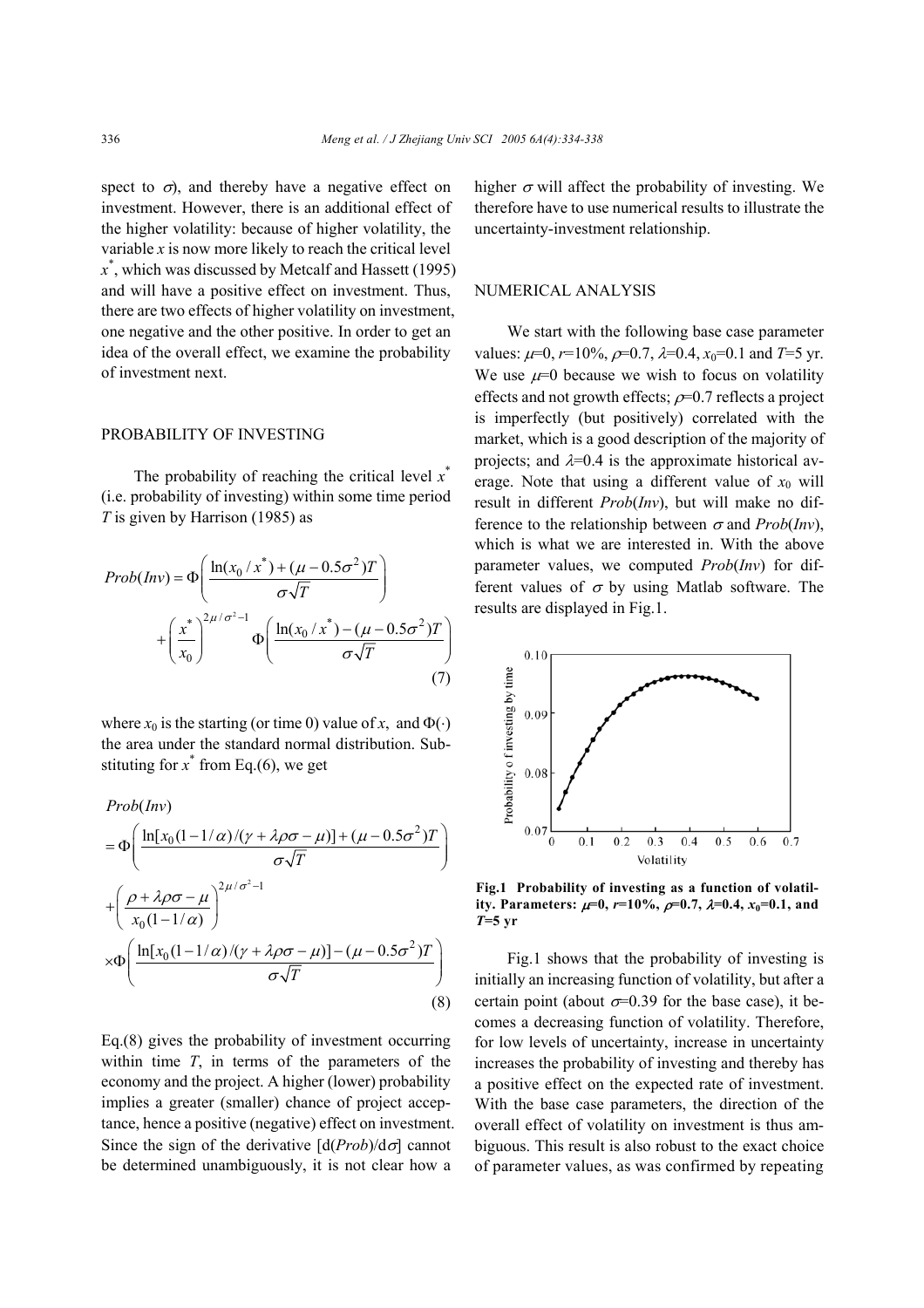the computations for a wide range of parameter values around the base case. This illustrates our main result: An increase in uncertainty might actually speed up investment, contrary to what the literature generally predicts.

### PARAMETERS DISCUSSION

The effects of the various parameters, i.e. uncertainty  $\sigma$ , the correlation of the project with the market portfolio  $\rho$ ; the market price of risk  $\lambda$ ; risk-free interest rate  $r$ ; the expected growth rate  $\mu$ and exercises option time *T* can be summarized as follows:

The uncertainty-investment relationship is more likely to be positive when

i) The current level of uncertainty  $\sigma$  is low;

ii)  $\rho$  is high; iii)  $\lambda$  is high;



**Fig.2 Critical value of earning as a function of volatility** 



**Fig.4 Critical investment trigger as a function of volatility and correlation** 

iv)  $r$  is high; v)  $\mu$  is low;

vi) *T* is short.

We also find that the trigger  $x^*$  is always an increasing function of  $\sigma$ , as predicted by Fig.2.

The critical investment trigger  $x^*$  as function of volatility  $\sigma$  and other parameters  $r$ ,  $\rho$ ,  $\lambda$  are shown in Figs.3, 4, 5.

#### **CONCLUSION**

To summarize, this study focuses on revealing the relationship between uncertainty and investment probability through real option model involving investment critical trigger and project earning. Based on an experiment which showed the influence of project earning volatility on investment by using Matlab software, the author concludes that this notion is not always correct, that increase in uncertainty should



**Fig.3 Critical investment trigger as a function of vola-**



**Fig.5 Critical investment trigger as a function of volatility and market price risk**